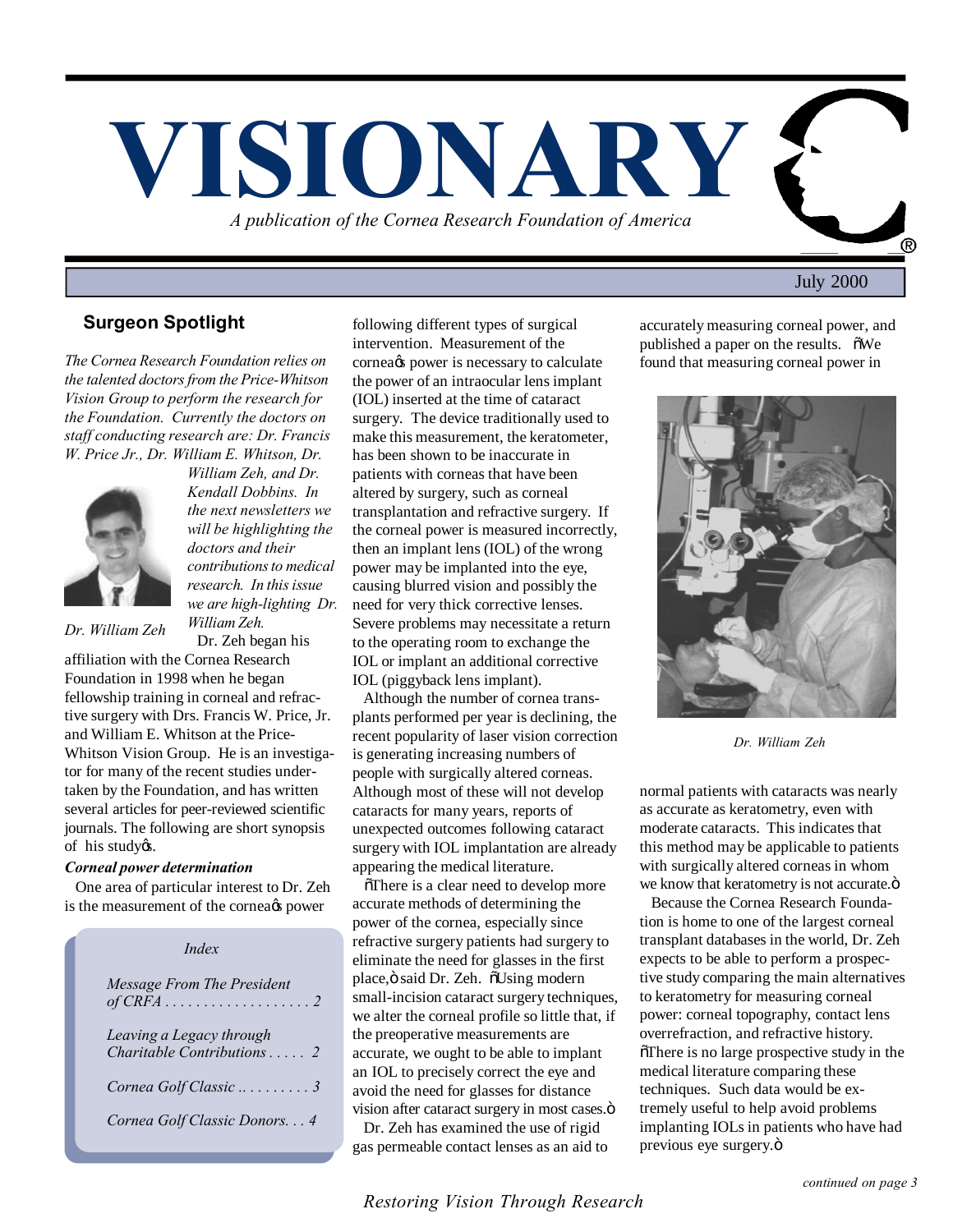#### **Board of Directors**

Dr. Francis Price, Jr. *President*

> Bill Grube *Vice President*

Pat Chastain

Kevin Dubbink

Walter Gross

Joe Kack

Joan Lane

Dr. Francis Price, Sr.

Dr. William Whitson

#### **Staff**

Belinda Eastmond

Clorissa Quillin

Judy Ries

Ronda Reidhead

Sheryl Babladelis *Executive Director*

### *Cornea Research Foundation of America*

*9002 North Meridian Suite 212 Indianapolis, IN 46260 Phone (317) 844-5610 Fax (317) 844-5590 www.cornea.org*

# *Message From The President of the Board*

*This next year should be an exciting one for the CRFA. We are currently closing out activity on three Lasik studies sponsored by Corneal Consultants of Indiana. These studies were some of the largest physician sponsored research studies carried out with the FDA. The Corneal Research Foundation of America provided the administrative support for the studies, and now that the studies are nearly over, the foundation is freed up to move on to some exciting new areas. Research is to some extent a gamble, and not all projects prove to change the world. However some projects do lead to significant changes, which in the case of the CRFA, could save vision and improve lives. The following are some projects we hope to embark on in the next year. Support from donors provides the means for the foundation to step up and make a difference.*

- *1) Macular degeneration: blood filtration may make a difference and could be the only means of actually reversing this disease which significantly reduces the vision of about 25% of Americans over the age of 75.*
- *2) Nearsightedness: Our studies on Lasik helped pave the way for safer and more effective treatments of this common condition. There may actually be a means of preventing nearsightedness from even occurring in children.*
- *3) NSAIDs: NSAIDs are a class of drugs including aspirin, Advil®, Motrin®, and many others. The CRFA has been involved in studies evaluating how these drugs decrease pain after eye surgery. We plan cooperative studies with basic research centers across the country looking at how these drugs also may influence wound healing, ulceration, and perhaps tumor prevention.*
- *4) Glaucoma: new surgical techniques might make this disease easier to treat.*

*Sincerely,*

*Francis W. Price, Jr., M.D.*

# **Leaving a Legacy through Charitable Contributions**

 A common concern of many people currently, is how to handle the transfer of wealth between the frugal World War II generation and the baby boomers. Parents are now concerned that if they leave their offspring too much money, the children will not have an incentive to be productive. The goal is frequently to leave them sufficient assets so they will be comfortable, but still need to demonstrate the desire and capacity to contribute to their own financial well being.

 Another goal, frequently, is to provide for various charitable interests, because in many cases, these people have lived frugal lives, and now want to make a contribution.

 The following list gives ideas on how to leave a legacy:

- 1. Prepare a will.
- 2. Leave a gift in your will for the charitable organizations which made a difference in

your life.

- 3. Leave a specific dollar amount or a percentage of the assets in your will to your favorite charity.
- 4. Consider using assets (such as stocks, bonds, certificates of deposits and other investments, rather than cash) for you charitable gifts. Such gifts may provide tax savings.
- 5. Name your favorite charity as the beneficiary of your individual retirement account or pension plan.
- 6. Purchase a new life insurance policy naming your favorite charity as the beneficiary.
- 7. Name you favorite charity as the beneficiary of an existing life insurance policy.
- 8. Remember deceased loved ones with memorial gifts to charity.
- 9. Encourage family members and friends to leave gifts to charities in their wills.
- 10. Ask your financial adviser to include charitable giving as part of their counsel to other clients. SOURCE: Planned Giving Council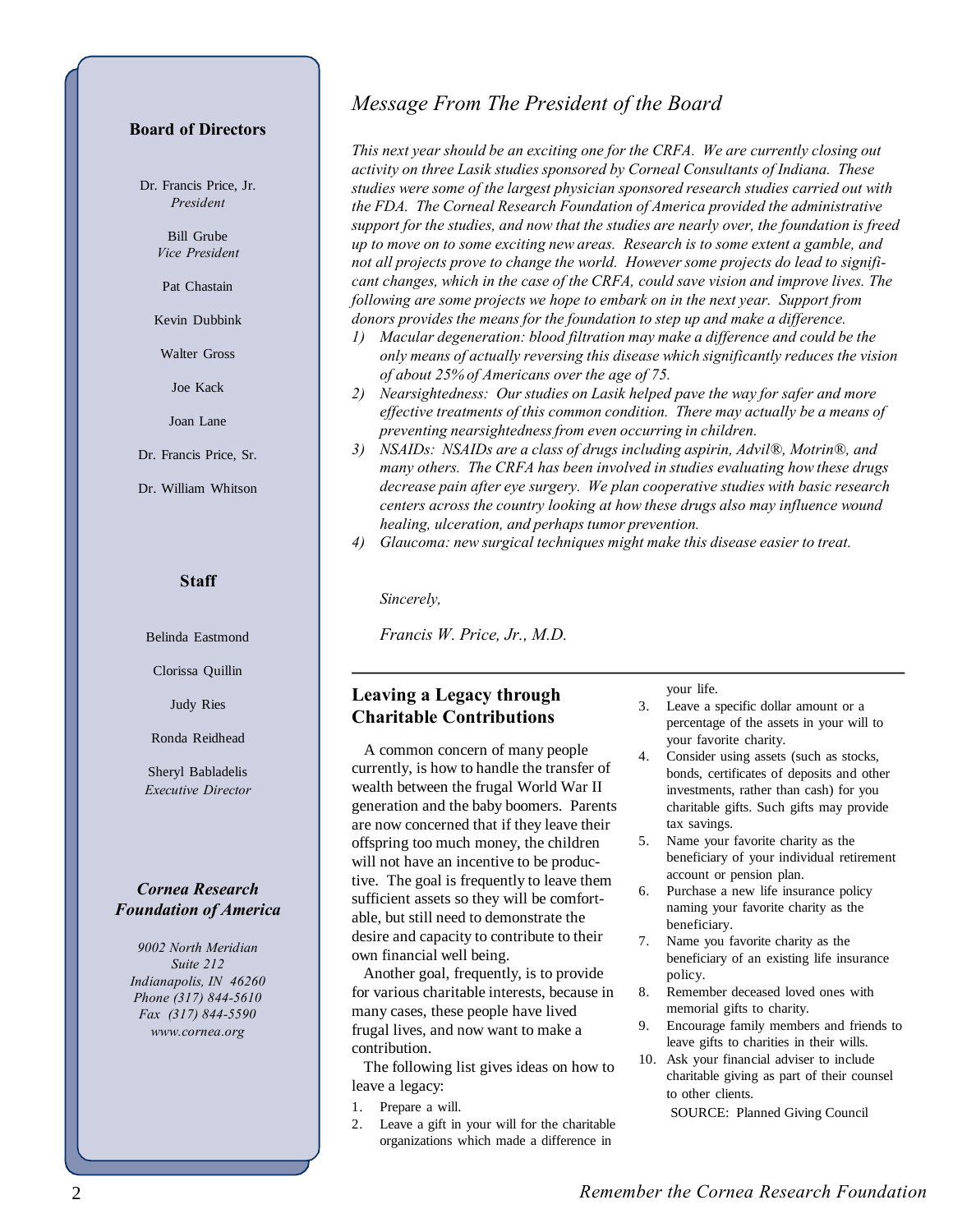# **Golf Fundraiser is a**

The Cornea Golf Classic 2000 kicked off with a shotgun start promptly at 1:00 PM Thursday, June  $8<sup>th</sup>$ . The day was sunny and beautiful, the course was nicely groomed and the 23 teams were ready to play! Camaraderie was evident everywhere. Some participants played far better than expected, while others . . . . . well, others played. Dr. Francis Price Jr. claimed residence on Hole 2 and offered his services as a õdesignated putterö.

 All players finished the course in four hours and returned to the banquet room to identify winning teams. They also



*The Goelzer Investment Management Foursome: Walter Gross, Greg Goelzer, Ted Lilly and Jim Eibel.*

claimed prizes, bought last minute raffle tickets and of course enjoyed the buffet



*Dr. Jocelyn Smith of Price-Whitson with Joe Kack, CRFA Board Member.*

dinner. Jeff Pigeon of radio station WIBC raffled off great prizes like a TV/VCR combo, gift certificates from prominent jewelers, golf bags, irons, woods, 7 day vacation package, gift baskets and the list goes on. The prizes were donated by companies listed on the back page of this newsletter.

 The Golf Committee, comprised of Pat Chastain, Honorary Chair; Kevin Dubbink, Working Chair; Dr. Francis W. Price, Sr.; Joe Kack; D.W. (Buzz) Howell; Dr. Francis W. Price, Jr.; Dr. William E. Whitson; Harry Scheid, Dr. Jocelyn Smith; Dennis Ford; Sheryl Babladelis, Ronda Reidhead; and Deanna Crisan, would like to thank all the people who made this wonderful event possible.

 Thanks to our sponsors, players and donors we netted \$39,645.21! This money will be spent funding vision saving research.



*Unidenified golfers at the Pebble Brook Golf Club, site of the 2000 Cornea Golf Classic.*

Surgeon Spotlight . . . *continued from page 1*

 Dr. Zeh and Dr. Francis W. Price, Jr., reviewed the medical charts of over one hundred patients who had an intraocular lens sutured to the iris of the eye using a technique modified by Dr. Price. The technique was thought to reduce or eliminate the late post-operative complication of breakage of the fixation suture with dislocation of the lens implant. In this series of patients, no cases of late suture breakage occurred. The results of this study are being published in the *Journal of Cataract and Refractive Surgery*, a peerreviewed scientific journal. The technique offers an alternative to scleral fixation of the IOL in patients for whom scleral fixation might cause additional problems. *Glaucoma surgery techniques*

 Non-penetrating deep sclerectomy and viscocanulostomy are new techniques for glaucoma surgery which cause fewer postoperative complications compared to full thickness glaucoma filtration surgery. However, the surgery is technically difficult to perform and inadvertent penetration into the eye may put the eye at risk for the same problems associated with full-thickness surgery. The Price-Whitson surgeonsøparticipation in FDA trials for a collagen implant for non-penetrating sclerectomy led to the development of a technique for avoiding and/or managing microperforation into the anterior chamber of the eye during surgery by injecting viscoelastic material to tamponade the site of impending or actual perforation. Drs. Zeh and Price have written a paper describing this technique which has also been accepted for publication by the *JCRS.*

*A native of California, Dr. William Zeh received his Bachelor of Arts degree in Genetics at the University of California at Berkeley in 1989. He received his Doctor of Medicine with high honors from the St. Louis University School of Medicine in 1994, having spent an additional year to undertake a Post-Sophomore Fellowship in Pathology during his medical training. He completed his internship and ophthalmology residency at the Cullen Eye Institute at the Baylor College of Medicine in Houston, Texas. Dr. Zeh is Board-certified by the American Board of Ophthalmology, and is a member of the American Academy of Ophthalmology, the American Society of Cataract and Refractive Surgeons, and the International Society of Refractive Surgery, among others.*